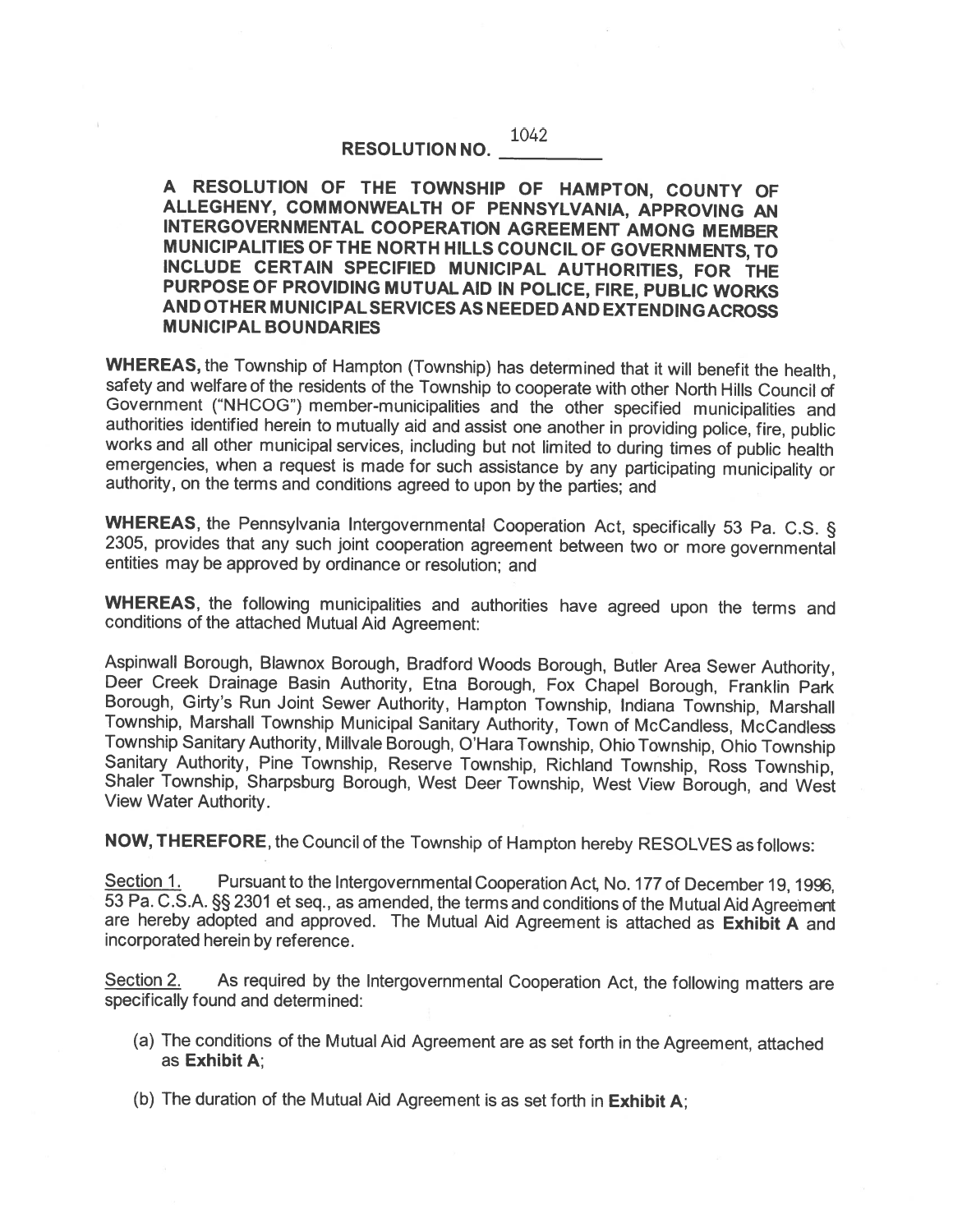- (c) The purposes, objectives, powers and scope of authority granted in the Mutual Aid Agreement are set forth in Exhibit A;
- (d) The manner and extent of financing for the Mutual Aid Agreement is through, among other things, the allocation of real estate taxes and budgetary contributions;
- (e) The organizational structure is as described in the Mutual Aid Agreement, attached as Exhibit A;
- (f) All property, real or personal, acquired, managed, licensed or disposed of in connection with the Mutual Aid Agreement shall be in accordance with the terms of Exhibit A; and
- (g) There shall be no separate entity created under the terms of the Mutual Aid Agreement.

Section 3. Any and all prior Ordinances or Resolutions of [MUNICIPALITY/AUTHORITY] or parts thereof which are in conflict with or are inconsistent with the provisions of this Resolution are hereby repealed to the extent of such conflict or inconsistency.

BE IT RESOLVED, this 27th day of January, 2021, by the Council of the Township of Hampton at its duly advertised public meeting.

Secretary/Municipal Manager Council President

ATTEST: TOWNSHIP OF HAMPTON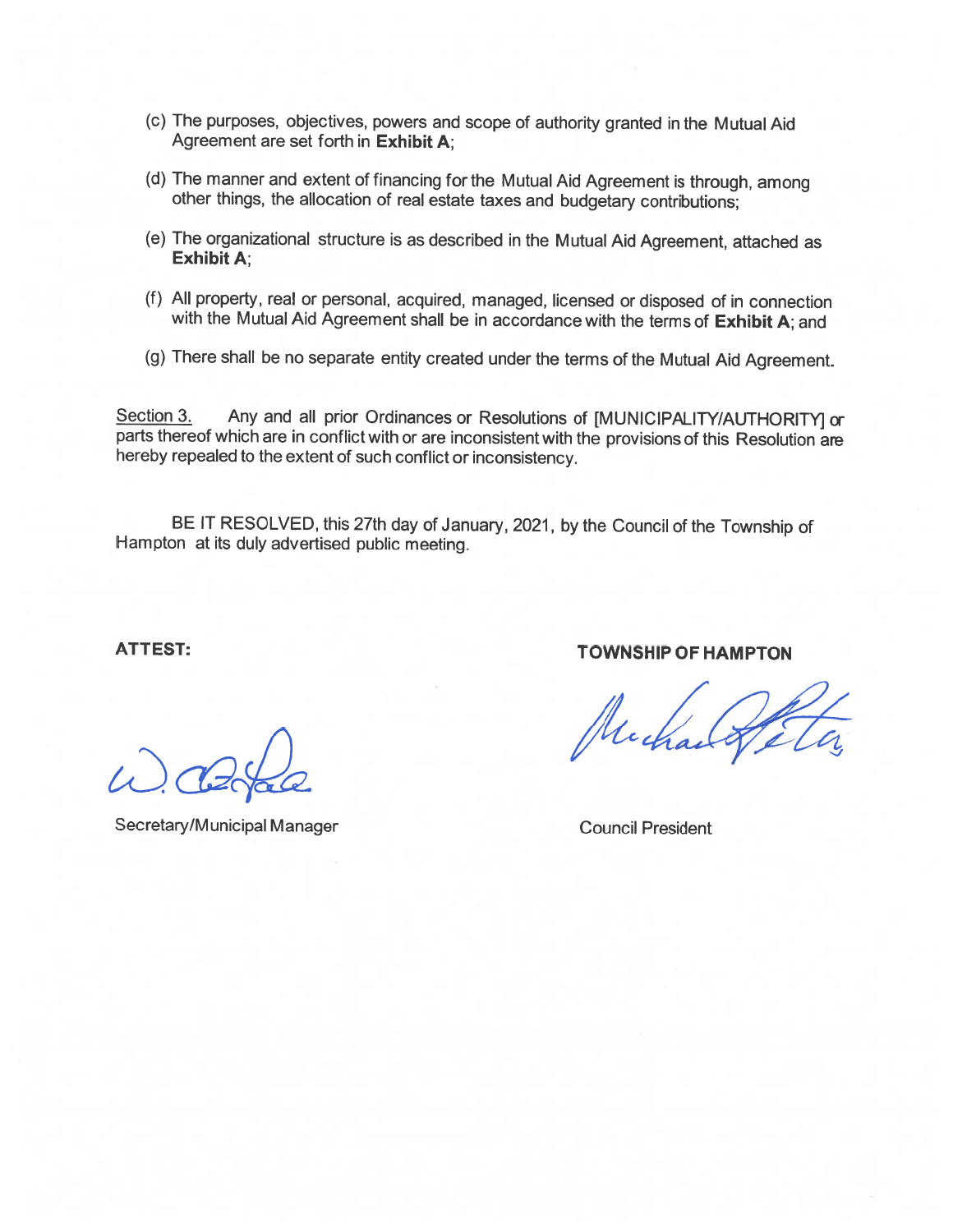## MUTUAL AID AGREEMENT

THIS AGREEMENT is made this 27th day January 2021, by and between the following municipalities and authorities: Aspinwall Borough, Blawnox Borough, Bradford Woods Borough, Butler Area Sewer Authority, Deer Creek Drainage Basin Authority, Etna Borough, Fox Chapel Borough, Franklin Park Borough, Girty's Run Joint Sewer Authority, Township of Hampton, Indiana Township, Marshall Township, Marshall Township Municipal Sanitary Authority, Town of McCandless, McCandless Township Sanitary Authority, Milivale Borough, O'Hara Township, Ohio Township, Ohio Township Sanitary Authority, Pine Township, Reserve Township, Richland Township, Ross Township, Shaler Township, Sharpsburg Borough, West Deer Township, West View Borough, and West View Water Authority.

## Witnesseth:

WHEREAS, the respective municipalities and authorities are permitted under law, specifically the Intergovernmental Cooperation Act, No. <sup>177</sup> of December 19, 1996, 53 Pa. C.S.A. §§ 2301 et seq. ("ICA"), as amended, to enter into joint contracts for police, fire, public works and other mutual aid assistance; and

WHEREAS, it is the desire of the aforesaid municipalities and authorities to enter into an agreemen<sup>t</sup> for the purpose of having available for use throughout the territorial limits of the municipalities and authorities signing this joint agreement, the services of police, fire, public works and other mutual aid assistance by any of the said municipalities and authorities, under the conditions hereinafter set forth.

NOW, THEREFORE, the parties hereto, in consideration of the mutual covenants and conditions herein contained, promise as follows:

1. It is agree<sup>d</sup> among the municipalities and authorities which are parties to this Agreement to provide mutual aid and assistance in police, fire, public works and all other municipal services, and to furnish and receive from each other duly appointed police officers, firefighters and other municipal employees and municipal volunteers when <sup>a</sup> reques<sup>t</sup> is made for such assistance by any other authorized official of any of

—1—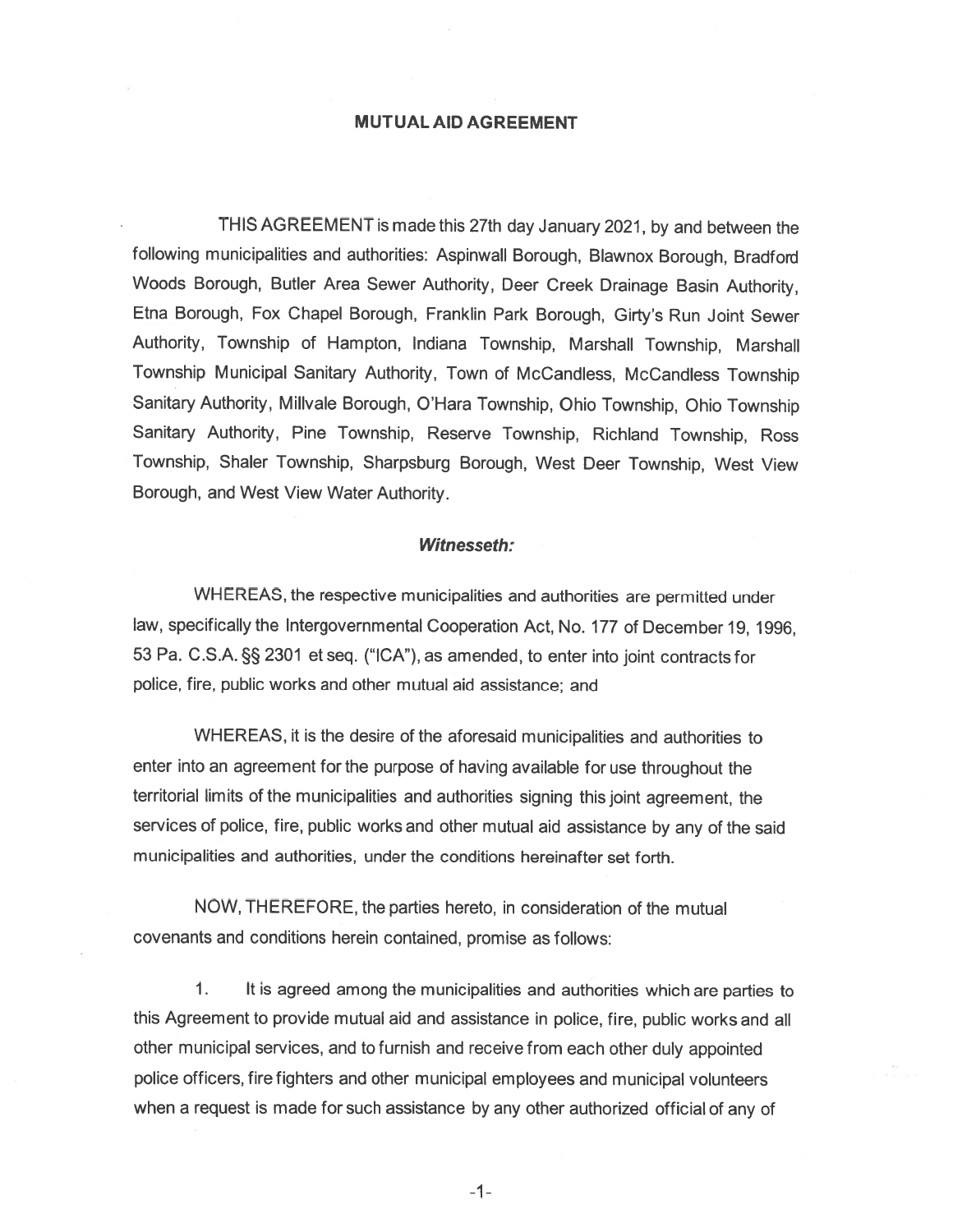the municipalities or authorities which are parties to this Agreement. This Agreement encompasses not only those situations in which formal dispatch is <sup>g</sup>iven, but also responses to incidents (actual or imminent) which endanger the health, safety or welfare of the public, including during times of public health emergencies, and which require the use of special equipment, trained personnel, or personnel in larger numbers than are locally available in order to reduce, counteract or remove the danger caused by the incident, emergency or situation.

2. It is understood and agreed that compliance with the terms of this Agreement shall be voluntary and not compulsory for the municipalities and authorities furnishing aid. Consequently, when <sup>a</sup> police officer, fire fighter, public works or any other employee is requested to furnish aid to another municipality or authority under the terms of this Agreement, he/she shall refuse to do so if directed by the proper officials of his/her own municipality or authority. He/she shall not respond unless directed by the proper authorities of his/her municipality or authority.

3. No charges or expenses shall be assessable for any aid or services furnished by one municipality or authority to another municipality or authority under the terms of this Agreement. Furthermore, no party to this Agreement shall present any claim of any nature against any other party to this Agreement for compensation for any loss, damage, personal injury or death occurring in consequence of the performance of the services called for in this Agreement. Nothing in this Agreement shall preclude <sup>a</sup> party from claiming reimbursement under <sup>a</sup> federally or state-declared emergency, provided that such reimbursement is available from the federal and/or state government. Furthermore, nothing in this Agreement shall preclude <sup>a</sup> party from receiving reimbursement under appropriate insurance coverage, if determined to be available and applicable.

-2-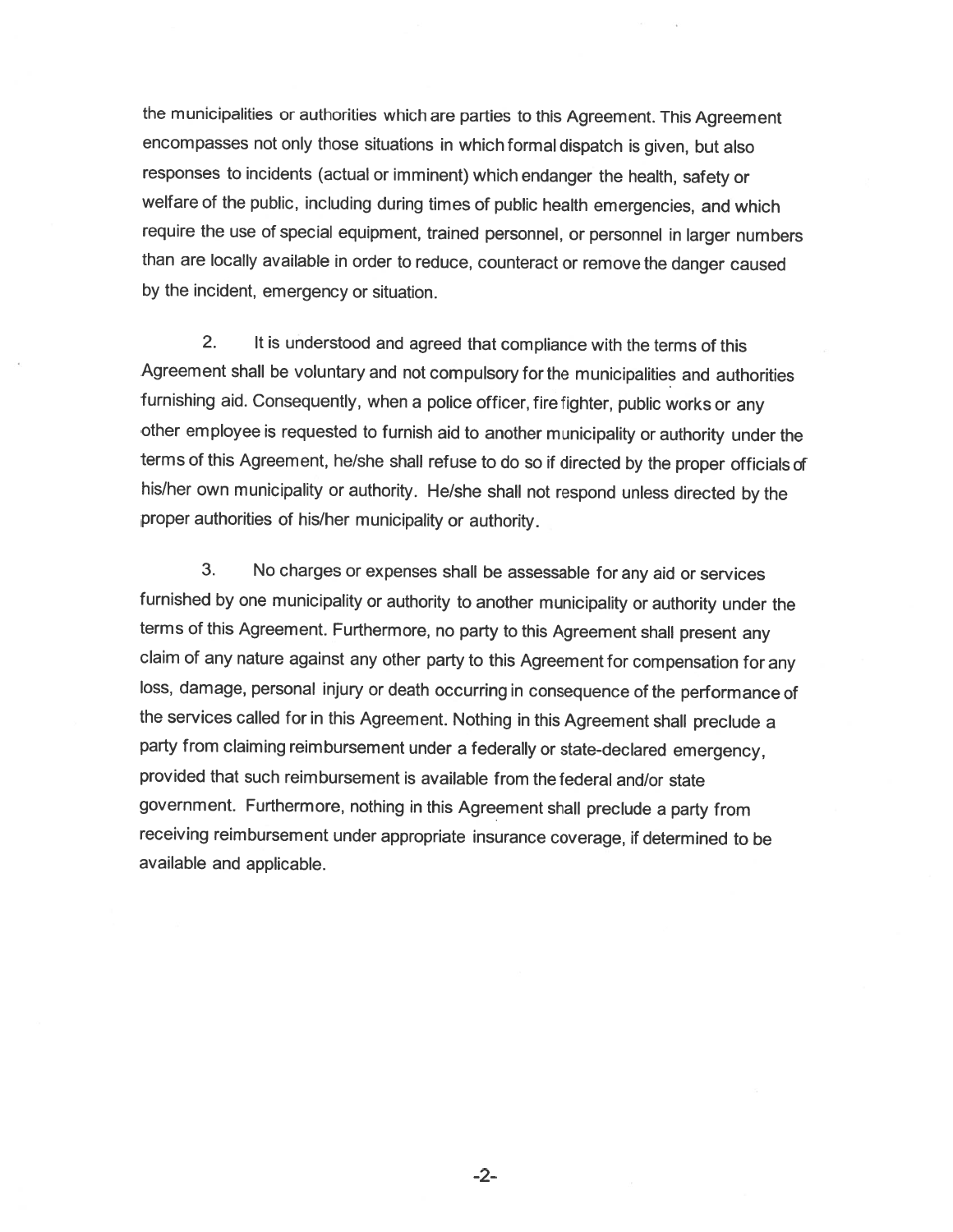4. Any police officer, fire fighter, public works personnel or other employee of <sup>a</sup> municipality or authority hereto furnishing aid to any other municipality or authority under this Agreement shall, at all times, remain the employee of the municipality or authority originally hiring him/her. The municipality or authority originally hiring <sup>a</sup> police officer, fire fighter, public works personnel or other employee shall, at all times, be responsible for paying all wages of the employee and for carrying workers' compensation insurance upon him/her and paying all workers' compensation benefits, and for all other duties and responsibilities pertaining to the employment of such employee(s).

5. When any police officer, fire fighter, public works personnel or other employee responds to <sup>a</sup> request for aid or assistance in another municipality or territory of an authority as contemplated in Paragraph <sup>1</sup> above, the responding police officer, fire fighter or other employee shall be under the command of and take his/her orders from the duly designated police officer, fire fighter or employee in command of the unit to which the responding employee is requested to report.

6. The term of this Agreement shall be perpetual. The parties hereto agree that any party to this Agreement may withdraw at any time from the Agreement by <sup>g</sup>iving written notice to the other parties to the Agreement.

7. The parties hereto agree that each party to this Agreement may approve this Agreement by authorizing it at <sup>a</sup> public meeting in accordance with applicable law, signing and forwarding an original copy to the office of the North Hills Council of Governments ("COG"). The COG office is charged with keeping all live individually signed signature pages and distributing copies of the same to each participating municipality and authority.

8. Should any of the above listed parties fail to approve this Agreement, the Agreement will remain in full force and effect by and between parties that do authorize the Agreement.

-3-